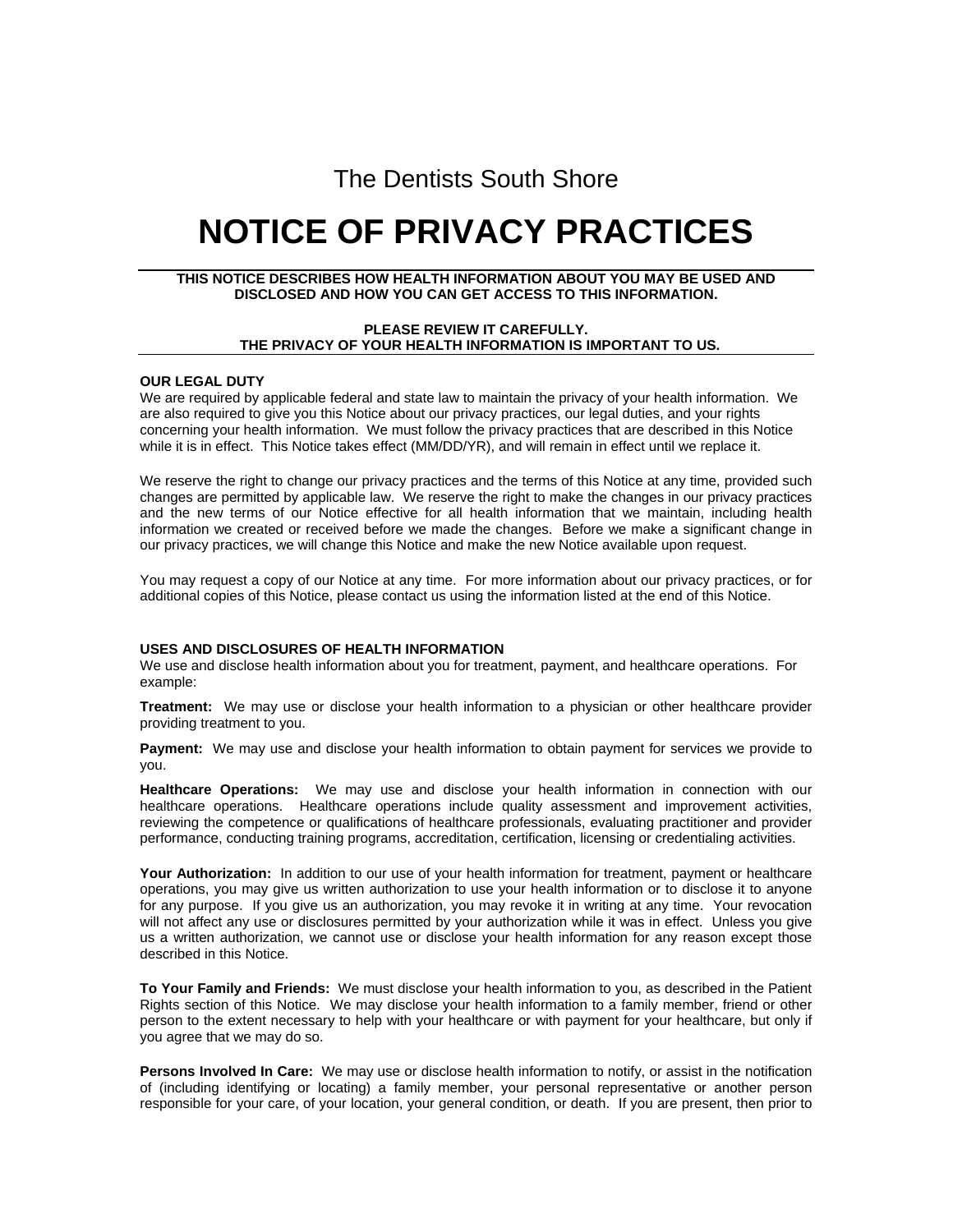use or disclosure of your health information, we will provide you with an opportunity to object to such uses or disclosures. In the event of your incapacity or emergency circumstances, we will disclose health information based on a determination using our professional judgment disclosing only health information that is directly relevant to the person's involvement in your healthcare. We will also use our professional judgment and our experience with common practice to make reasonable inferences of your best interest in allowing a person to pick up filled prescriptions, medical supplies, x-rays, or other similar forms of health information.

**Marketing Health-Related Services:** We will not use your health information for marketing communications without your written authorization.

**Required by Law:** We may use or disclose your health information when we are required to do so by law.

**Abuse or Neglect:** We may disclose your health information to appropriate authorities if we reasonably believe that you are a possible victim of abuse, neglect, or domestic violence or the possible victim of other crimes. We may disclose your health information to the extent necessary to avert a serious threat to your health or safety or the health or safety of others.

**National Security:** We may disclose to military authorities the health information of Armed Forces personnel under certain circumstances. We may disclose to authorized federal officials health information required for lawful intelligence, counterintelligence, and other national security activities. We may disclose to correctional institution or law enforcement official having lawful custody of protected health information of inmate or patient under certain circumstances.

**Appointment Reminders:** We may use or disclose your health information to provide you with appointment reminders (such as voicemail messages, postcards, or letters).

## **PATIENT RIGHTS**

**Access:** You have the right to look at or get copies of your health information, with limited exceptions. You may request that we provide copies in a format other than photocopies. We will use the format you request unless we cannot practicably do so. (You must make a request in writing to obtain access to your health information. You may obtain a form to request access by using the contact information listed at the end of this Notice. We will charge you a reasonable cost-based fee for expenses such as copies and staff time. You may also request access by sending us a letter to the address at the end of this Notice. If you request copies, we will charge you \$0.50 for each page, and postage if you want the copies mailed to you. If you request an alternative format, we will charge a cost-based fee for providing your health information in that format. If you prefer, we will prepare a summary or an explanation of your health information for a fee. Contact us using the information listed at the end of this Notice for a full explanation of our fee structure.)

**Disclosure Accounting:** You have the right to receive a list of instances in which we or our business associates disclosed your health information for purposes, other than treatment, payment, healthcare operations and certain other activities, for the last 6 years, but not before April 14, 2003.If you request this accounting more than once in a 12-month period, we may charge you a reasonable, cost-based fee for responding to these additional requests.

**Restriction:** You have the right to request that we place additional restrictions on our use or disclosure of your health information. We are not required to agree to these additional restrictions, but if we do, we will abide by our agreement (except in an emergency).

**Alternative Communication:** You have the right to request that we communicate with you about your health information by alternative means or to alternative locations. **{You must make your request in writing.}** Your request must specify the alternative means or location, and provide satisfactory explanation how payments will be handled under the alternative means or location you request.

**Amendment:** You have the right to request that we amend your health information. (Your request must be in writing, and it must explain why the information should be amended.) We may deny your request under certain circumstances.

**Electronic Notice:** If you receive this Notice on our Web site or by electronic mail (e-mail), you are entitled to receive this Notice in written form.